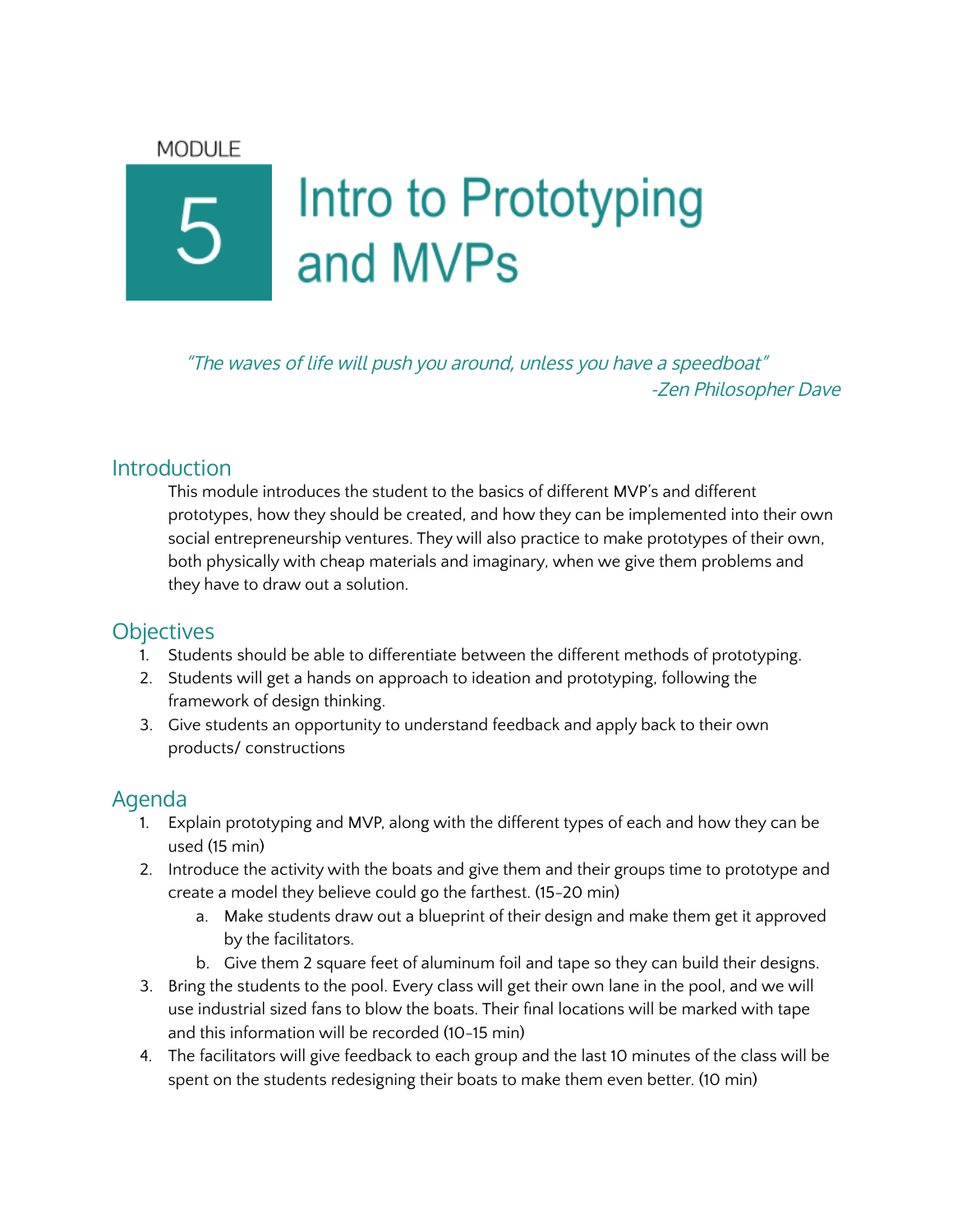# Prototyping and MVP (15 min):

# High Fidelity vs Low Fidelity Prototyping

- 1. High fidelity prototypes act in a way where the user is given a closer look at what the finished product will look like. Since these pre production prototypes are more expensive to make, there is more realism and allows the producers to get better feedback from user testing. However, with more focus on detail, they tend to take longer to manufacture and can delay the project if the producers decide that changes need to be made.
	- Examples: 3D printed designs, software that has been refined to be close to the final product.
- 2. Low fidelity prototypes are constructed with emphasis on exploiting errors in a certain product while also being cost effective and easily made. These models are often simply made and specific design features are not included. Low fidelity prototypes can range from scaled down models to sketches. However these simplistic designs can come at the cost of hindering the realism of the product and may remove a lot from the user's experience.
	- Examples: sketches, paper cut outs, simple models created on software.

## MVP vs Prototypes (what's the difference?)

- 1. Both MVP's and prototypes allow a company to view its idea or product though a hands on approach. However MVP's are regarded as more professional and polished versions while prototypes can be constructed just to see what the product looks like in a tangible way.
- 2. Prototypes are often far from perfect and are made to view the errors in the product which are cheap and cost effective. MVP's can be considered prototypes since they still give the producer insight into what the final product will look like but not all prototypes are MVP's.

## Different Types of MVPs

[Explain that each group will have to make one of these MVPs.]

- **1. The Video MVP**
	- a. Demonstrating what your product does can be better than just asking customers if they're interested in your product. Interest can be gauged much better by the number of customers actually sign up for your product.

#### 2. **Wizard of Oz MVP**

a. Sometimes your product will need a lot of time to program due to its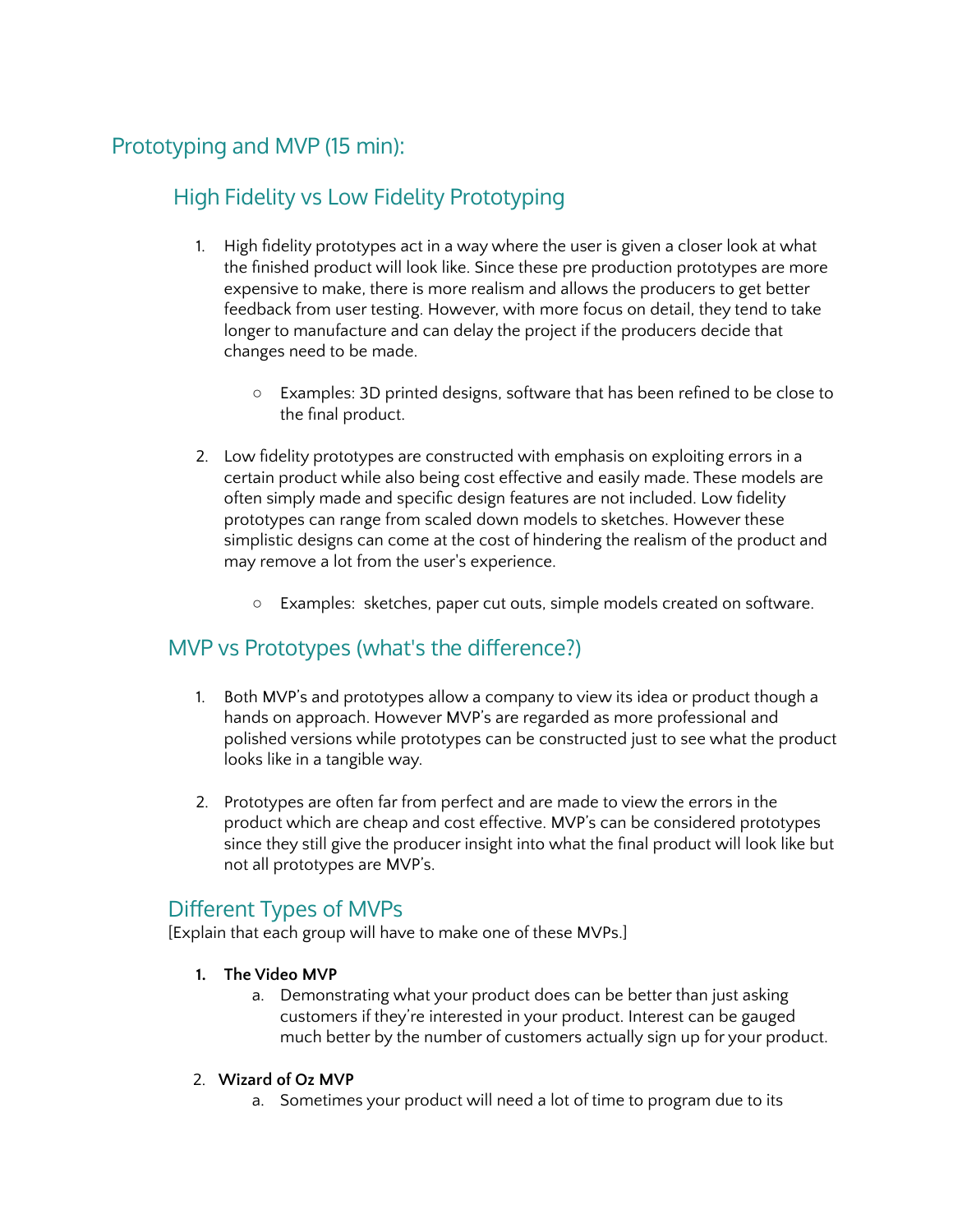complexity. In these cases, it can be difficult to create an MVP because all of the main features of your product will take time to develop. A solution to this has humans do the work instead of code.

#### **3. Concierge MVP**

a. This type of MVP works by serving one customer extremely well. You pour all of your resources into this customer and learn as much as you can about what he or she likes and dislikes about your product. Then you add one more customer and repeat until you start seeing patterns. This MVP model allows you to learn what exactly creates value for your customers. Eventually, you will need to devote time to creating a product that can automate this high level of service, but when you do, you will not be wasting resources because you have a basic set of problems that you know you need to solve.

#### **4. The Newsletter MVP**

a. Offer some information about your product's main features and ask customers to give you their email addresses if they are interested in receiving more information about your product. This type of MVP is super simple and can be done by anyone regardless of their technical skill. It is not as good as building a low quality product, but it does allow you to partially gauge what problems you are solving for customers.

#### **5. Vapor-wear MVP**

a. Create a website with a call to action conversion button that leads to nothing. Use the data on how many people clicked the signup button to see if people are interested.

## MVP Ideating Time:

**1.** Students will be given time to work within their groups and process what type of MVP they may need to pursue in order to solve their problem. Facilitators will bounce around at this time, prompting student thought, pushing for more research in their target audiences, and guiding students to create and plan for an effective MVP trial in the upcoming weeks. Facilitators may also want to prompt students to work outside of class on MVP / Prototype development.

## **Supplemental (On Campus):** Plane Activity (35 min)

#### **Materials:**

- 2 Sheets of paper
- tape

#### **Prototyping (2 min):**

1. Explain that they are going to have to build a plane and will move the farthest when blown on by a fan. [Students will be in their project groups to make this boat.]